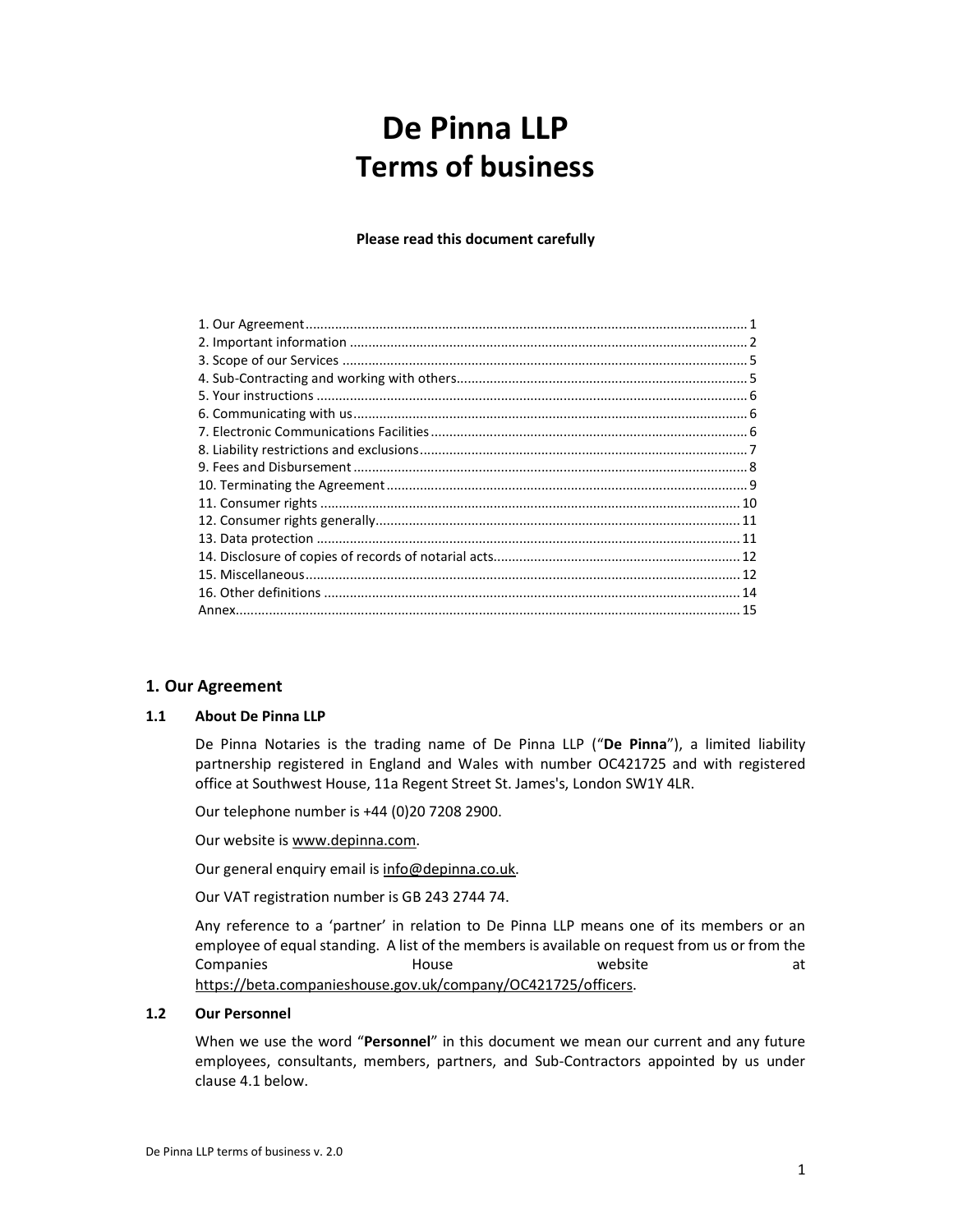- 1.3 References to "we", "our" and "us" in this document mean De Pinna LLP, and "you" and "your" mean the person for whom we act. This will usually be the person named in any written quotation that we may issue.
- 1.4 We use the word "Affiliate" to describe any other person on whose behalf you act or who is connected to you in any way.
- 1.5 We refer to the work we will be carrying out for you as the "Services". The Services will be described either in a written quotation that we have made available to you or in a service agreement that we have entered into with you for the purposes of the supply of notarial services on a continuing basis.
- 1.6 These terms of business apply to all the Services we supply to you.
- **1.7** These terms of business, along with any relevant written quotation or service agreement, together form the entirety of the contract between you and us (referred to as the "Agreement"); they supersede and extinguish all previous agreements, arrangements, promises, warranties, assurances, representations and understandings, whether oral or in writing, relating to its subject-matter; each party to the Agreement agrees that it shall have no remedies in respect of any statement, representation, assurance or warranty (whether made innocently or negligently) that is not set out in the Agreement; and each party agrees that it shall have no claim for innocent or negligent misrepresentation or negligent misstatement based on any statement in the Agreement. This clause does not apply if you are acting as a consumer. General information on consumer rights is in clause 12 of these terms of business.
- 1.8 Where it is your intention that the Services are to be provided by us for the benefit of your Affiliate (and regardless of whether or not they are for your benefit as well), then you will inform us of this at the start of the Agreement and you will procure that that Affiliate agrees with us to be bound by the terms of the Agreement prior to the completion of the Services.
- 1.9 If these terms of business are inconsistent or conflict with the provisions of a relevant written quotation or service agreement, then the provisions of that written quotation or service agreement shall prevail over these terms.
- 1.10 Your continuing instructions to us after receipt of these terms of business mean that you agree to accept these terms. We may accept your instructions either by confirming them in writing or by starting work on the Services, whichever is the earlier.

# 2. Important information

- 2.1 We have set out in this section:
	- service information (the range of services that we can offer),
	- price information (the basis upon which we calculate our fees),
	- regulatory information (the scope of our regulation as notaries),
	- redress information (our insurance cover), and
	- complaint information (what to do in the event that you are dissatisfied with our service).

The information in this section should be read together with the other parts of the Agreement.

#### 2.2 Service Information

Our core business is the provision of notarial services to individuals and businesses in Central London and throughout England and Wales. We also offer translation and document legalisation services, either as standalone services or in conjunction with our notarial services.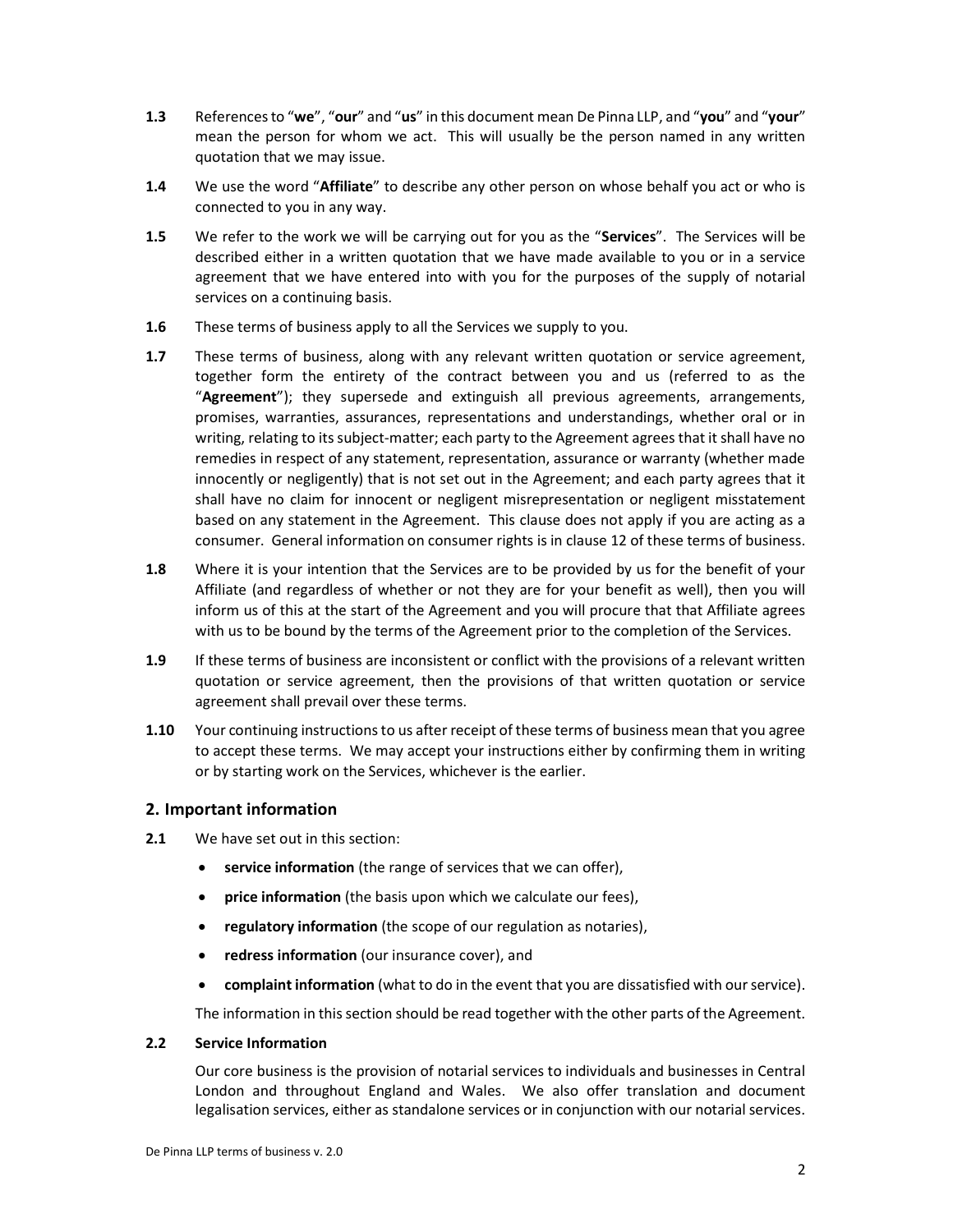For more information on our services, including the key stages for those services and the likely timescales for each key stage, please visit our website at https://www.depinna.com/Notary-Services-Translation-Legalisation, or contact one of our notaries.

# 2.3 Price Information

All prices in this clause are provided inclusive of VAT at the currently applicable rate of 20%.

(a) Notarial services: Our minimum fee for a notarial act is £96. This fee would normally apply, for example, to a notarised copy of the bio-data pages from a passport. Most notarial services are more complex and will incur a higher fee.

If no service agreement is in place, we will quote individually for any request for notarial services, providing a fixed fee whenever possible. If it is not possible to quote a fixed fee, we will provide you with the basis for the fee, applying an hourly rate of £540 per hour for a notary, and further provide you with a proper estimate of the fee based on the information that you have provided at that time.

- (b) Translation services: Our minimum fee for translating a document is £90. Our minimum fee for providing a certified translation of a document is £186. We will quote individually for any request for translation services, basing that fee on the number of words and the language combination required.
- (c) Legalisation services: Our minimum fee for obtaining an apostille at the UK Foreign and Commonwealth Office is £160. The cost of the apostille is added to our fee.

Our minimum fee for obtaining legalisation of a document at an Embassy or High Commission (including an initial attendance at the UK Foreign and Commonwealth Office) is £288. The cost of the apostille and of the consular legalisation is added to our fee.

We will quote individually for any request for legalisation services, basing that fee on your specific requirements, the number of documents to be apostilled or legalised, and any specific requirements of the relevant Embassy or High Commission.

(d) Commissioner for oaths services: Our notaries are also authorised to act as commissioners for oaths in respect of affidavits and statutory declarations that are to be used within England and Wales.

The statutory fees for commissioner for oaths services are £5 per person swearing or affirming an affidavit or making a statutory declaration and £2 for marking an exhibit to an affidavit or statutory declaration.

The statutory fees will apply to this work if it is carried out at one of our offices. If you instruct a notary to attend on you outside our offices, a fee quote will be provided on the same basis as notarial services.

# 2.4 Regulatory Information

- (a) All the notaries at De Pinna LLP are regulated through the Faculty Office of the Archbishop of Canterbury. Its address is The Faculty Office, 1 The Sanctuary, Westminster, London SW1P 3JT, its telephone: 020 7222 5381, and it can be reached by email at faculty.office@1thesanctuary.com. It also has a website at www.facultyoffice.org.uk.
- (b) We are required to comply with the rules of professional conduct and other regulatory arrangements of the Master of the Faculties, the sole regulator of notarial activities under the Legal Services Act 2007. Information about those rules and regulations may be found at http://www.facultyoffice.org.uk/notary/i-am-a-notary/notaries-rules-regulations/.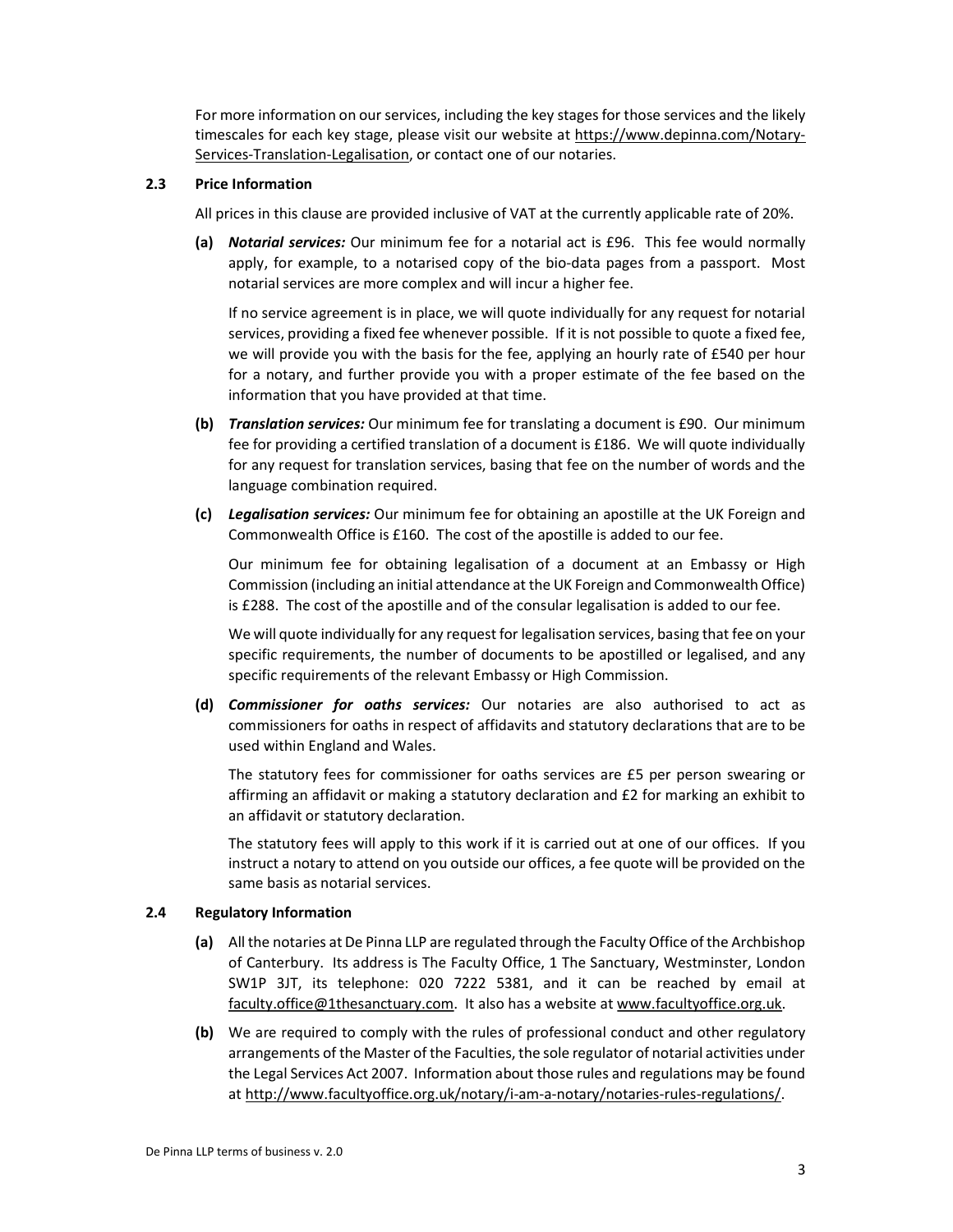(c) We comply with the Code of Practice published by the Master of the Faculties: http://www.facultyoffice.org.uk/notary/code-of-practice.

## 2.5 Redress Information

All notaries in practice within England and Wales are required to hold insurance covering their notarial practice for civil liability for professional negligence and other matters. The Master of the Faculties has directed that the minimum level of cover for notaries is £1,000,000.

We have professional indemnity insurance underwritten by Royal Sun Alliance Insurance Ltd (as lead insurer). The territorial coverage is worldwide and the limit of indemnity is not less than the £1,000,000 minimum level of cover required of notaries by the Master of the Faculties.

#### 2.6 Complaint Information

We want to give you the best possible service. If at any point you become unhappy or concerned about the service that we have provided to you then you should inform us immediately so that we can do our best to resolve the problem for you.

- (a) Our complaints process: In the first instance it may be helpful to contact the individual who is working on your case to discuss any concerns and we will do our best to resolve any issues at this stage. Alternatively, you may contact our Senior Partner, Mr David Fawcett. His telephone number is +44 (0)20 7208 2919 and his email address is davidf@depinna.co.uk.
- (b) The Scriveners Company's Complaints Procedure: If we are unable to resolve the matter you may then complain to the Scriveners Company of which our notaries are members or who are covered by the Company's Complaints Procedure which is approved by the Faculty Office. This procedure is free to use and is designed to provide a quick resolution to any dispute. In that case please write (but do not enclose any original documents) with full details of your complaint to: The Clerk, The Scriveners Company, HQS Wellington, Temple Stairs, Victoria Embankment, London WC2R 2PN; email: clerk@scriveners.org.uk. If you have any difficulty making a complaint in writing, please do not hesitate to call the Clerk of the Scriveners Company for assistance on 020 7240 0529.
- (c) The Legal Ombudsman: Finally, even if you have your complaint considered under the Complaints Procedure, you may at the end of that procedure or after a period of eight weeks from the date you first notified us that you were dissatisfied, make your complaint to the Legal Ombudsman if you are not happy with the result.

The Legal Ombudsman's contact details are:

Legal Ombudsman, PO Box 6806, Wolverhampton WV1 9WJ

Tel: 0300 555 0333

email: enquiries@legalombudsman.org.uk

website: www.legalombudsman.org.uk

If you decide to make a complaint to the Legal Ombudsman, you must refer your matter to the Legal Ombudsman within six months from the conclusion of the complaint process, AND

no more than six years from the date of act/omission, or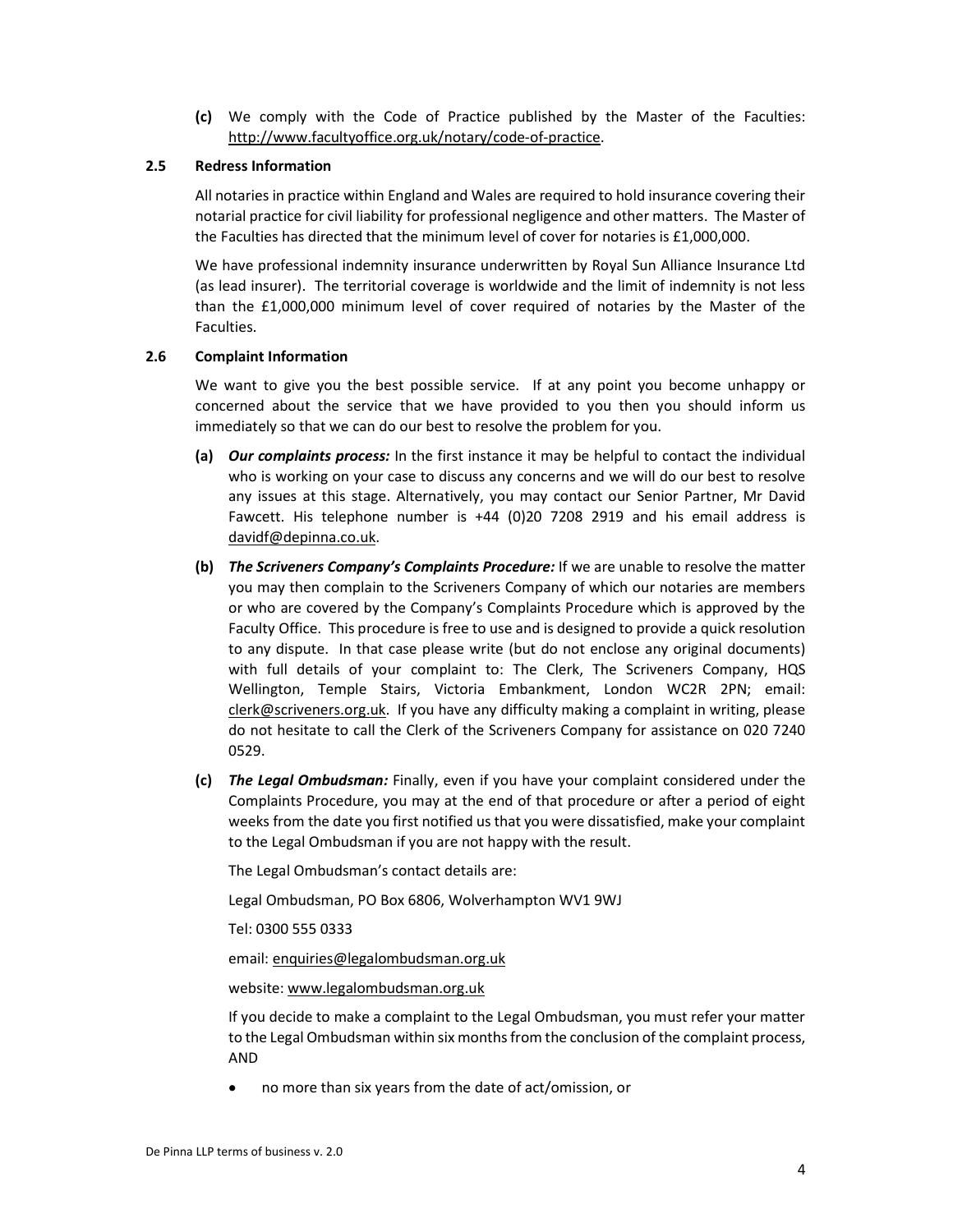no more than three years from when you should reasonably have known there was cause for complaint.

# 3. Scope of our Services

- **3.1** We will supply the Services to you with reasonable skill and care.
- **3.2** The scope of our Services, and of our duties to you, is limited as follows:
	- (a) to the proper functions of a notary in England and Wales, namely to authenticate the execution of documents and deeds, and to certify other matters such as the genuineness of a signature on a document, the administration of an oath, the accuracy of a copy or a translation, or statements of fact from official sources, and
	- (b) to the correct execution of documents or other matters that arise in the course of preparation of notarial acts, where we have advised on those matters and they are subject to the law of England and Wales.
- **3.3** We do not accept any kind of duty, liability, responsibility or obligation to you or to any other person in respect of the following:
	- (a) the suitability or validity of a notarial act issued by one of our notaries in any jurisdiction other than England and Wales, although we will use reasonable skill and care in complying with the requirements or specifications of that jurisdiction, provided they are expressly brought to our attention,
	- (b) advice or guidance on the law of any jurisdiction other than England and Wales, or
	- (c) the legal consequences of your entering into a document or transaction that is to be authenticated by one of our notaries.
- 3.4 You acknowledge that it is your responsibility to obtain appropriate legal advice from a suitably competent, sufficiently insured, and regulated lawyer concerning the consequences of any document or transaction that you instruct us to authenticate, and you agree that we are entitled to rely on this acknowledgment.
- **3.5** We shall complete the supply of Services within a reasonable period, subject to the other terms of the Agreement.
- **3.6** Once we have completed the supply of the Services, we shall not owe you any obligation to revisit or keep under review our work product or update it to reflect later developments.

# 4. Sub-Contracting and working with others

- 4.1 We may engage a third-party provider (a "Sub-Contractor") to supply all or part of the Services that we have agreed to supply you under this Agreement. If we do so, the fact that we are asking someone else to supply the Services shall not alter the amount we are entitled to charge you and we will remain fully responsible to you for the provision of those Services as if they had been performed by our own employees, rather than by the Sub-Contractor.
- 4.2 At your request, we may engage on your behalf a third-party provider to provide some service for your benefit (an "Independent Contractor"). The work done by such an Independent Contractor will not form part of our Services. At our discretion, and following discussion with you, we may either engage the Independent Contractor ourselves and be responsible for its fees (and then pass them on to you as a disbursement charge in our bill), or we may with your authority arrange a contract between you and the Independent Contractor directly and, in such circumstances, you will have the sole obligation to pay the Independent Contractor's fees.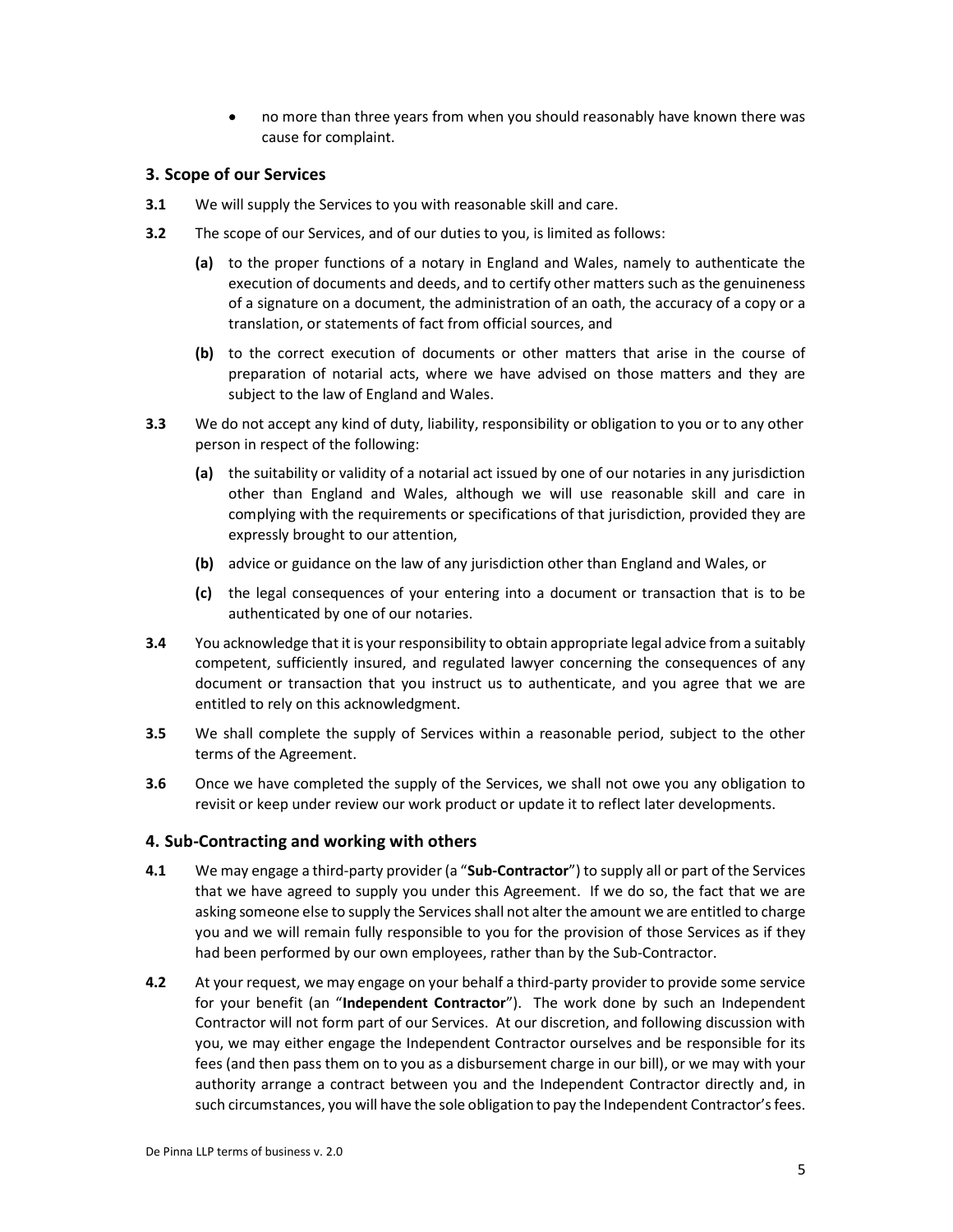In either case, the Independent Contractor will owe its duties to you and we are not responsible to you for any act or omission of any Independent Contractor so instructed.

## 5. Your instructions

- 5.1 You will:
	- (a) provide us promptly with all instructions, information and documents ("Client Information") that we may reasonably request in order to provide the Services;
	- (b) provide us, so far as is relevant, with full and accurate information regarding your affairs, including information regarding any matters that may affect our ability to perform the Services (and this includes any developments in any matter on which we are acting for you, any change of name, address or country of residence and, in the case of a business client, any change in any of the details of its owners or managers);
	- (c) inform us if there is any significant change in your situation;
	- (d) where documentation is provided to us in bilingual format or otherwise with a translation into English, take all reasonable steps to ensure that the translation is complete and accurate;
	- (e) take all reasonable steps to ensure that your Client Information is accurate, clear, complete and kept up to date;
	- (f) draw expressly to our attention any aspect of your instructions that is of special or particular importance to you;
	- (g) provide us only with Client Information that can be lawfully provided to us without infringement of the legal entitlements of any other person; and
	- (h) ensure that any person who provides Client Information on your behalf is fully authorised by you to do so.

You agree that we are entitled to rely on you to perform each of the obligations in this clause.

- 5.2 If you do not provide Client Information that we have reasonably requested or if you give us incomplete or incorrect Client Information:
	- (a) we may at our election either end the Agreement or seek to agree with you an additional reasonable charge compensate us for any extra work that is required as a result; and
	- (b) we will not be responsible for supplying the Services late or not supplying any part of the Services if this is caused by you not giving us the Client Information that we need within a reasonable time of us asking for it.

## 6. Communicating with us

Our general contact details are provided in clause 1 of these terms of business. The contact details of the person with conduct of your matter may also be provided in any relevant written quotation. Please let us know if you have any special requirements in that regard.

# 7. Electronic Communications Facilities

**7.1** We welcome the opportunity to communicate with you using your email service or other electronic information exchange facility of your choice (including messaging, data-rooms and cloud storage facilities). We refer to these as your "Electronic Communications Facilities".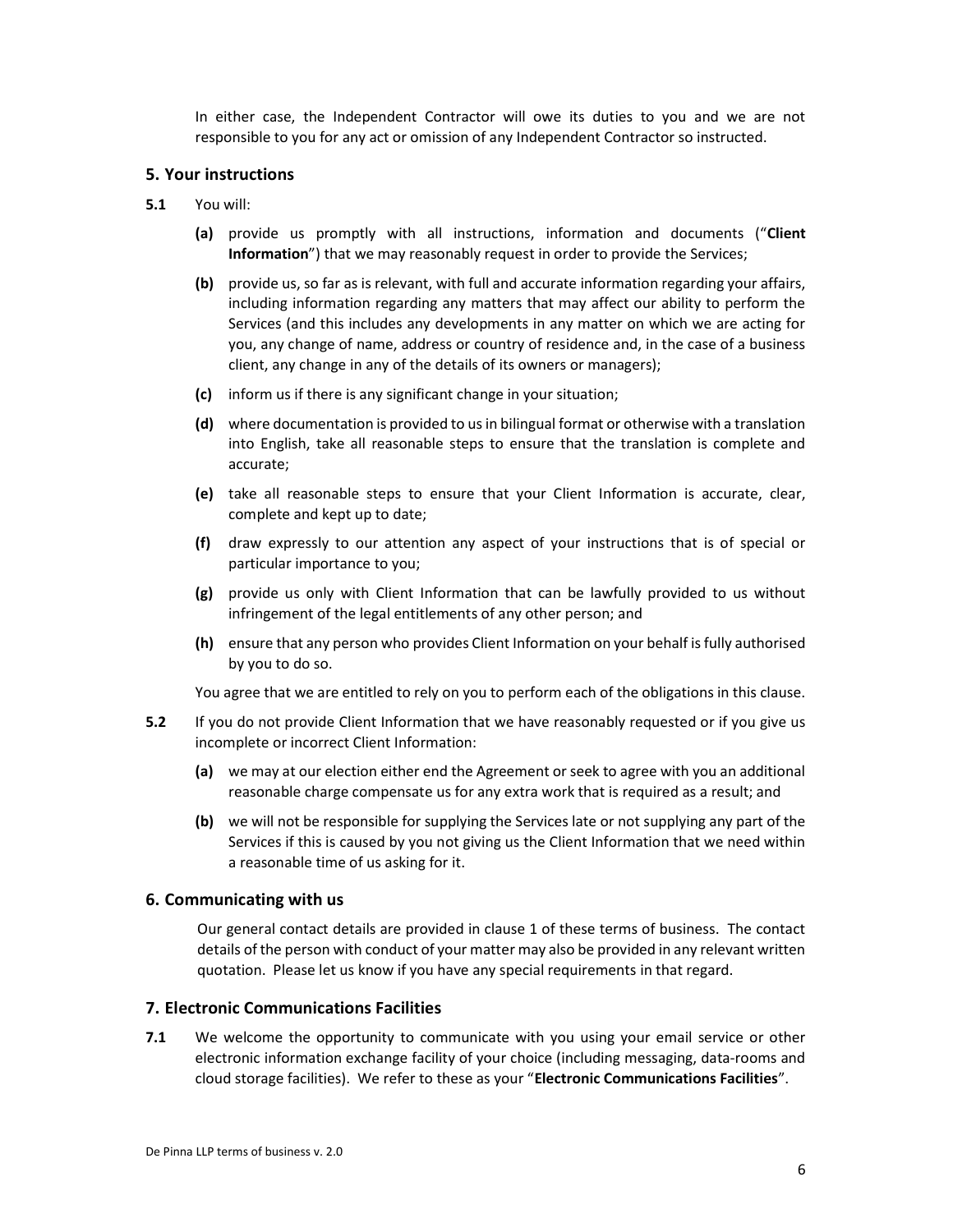- 7.2 Given that we may have limited, if any, control over the data or documents you choose to store or send to us using your Electronic Communications Facilities, and no control over your access to such facilities, you agree as follows with reference to those facilities:
	- (a) we may communicate with you using the email address (or similar) that you provide to us;
	- (b) you will take all reasonable steps to ensure that no-one other than you or persons authorised by you have access to your Electronic Communications Facilities and that all communications we receive from such facilities are sent or authorised by you;
	- (c) you will take all reasonable steps to ensure that your Electronic Communications Facilities (including emails and their attachments) are free of computer viruses and malware;
	- (d) you acknowledge that electronic communications facilities, by their nature, are not wholly secure and that we will have limited control or no control over information or documents stored or sent to us using such facilities;
	- (e) you acknowledge that we owe you no duty or responsibility in respect of your use of your Electronic Communications Facilities, their use by someone authorised by you, and their misuse or unauthorised use by any third party; and

You agree that we are entitled to rely on the above agreements and acknowledgments, and your performance of the above obligations.

# 8. Liability restrictions and exclusions

- 8.1 You will not bring any claim against any of our Personnel in respect of any losses you suffer or incur, including losses for negligence, breach of contract, breach of fiduciary duty and breach of trust, howsoever arising in connection with our Services. Our Personnel shall be entitled to have the benefit of, and to enforce, this provision to the maximum extent permitted under the Contracts (Rights of Third Parties) Act 1999. Nothing in this clause will however affect the liability of De Pinna LLP for the acts or omissions of our Personnel.
- 8.2 Our maximum aggregate liability to you for any kind of breach of contract, breach of duty, negligence or other fault on our part, arising out of or in connection with the supply of the Services under the Agreement, shall be limited to £1,000,000 ("the Liability Cap").
- 8.3 Where we act for more than one client in respect of the supply of Services under the Agreement, the Liability Cap shall be apportioned equally between all such clients and you agree that such an apportionment is reasonable.
- 8.4 We do not accept any liability for any loss suffered by you or a third party resulting from your misuse, or the unauthorised use, of your Electronic Communication Facilities (and see also in this regard clause 7.2(e) above).
- 8.5 Nothing in the Agreement shall limit or exclude our liability to any person for fraud or dishonesty, or for death or personal injury resulting from our negligence.
- 8.6 Nothing in the Agreement shall operate to limit or exclude our liability to you or to any other person other than to the extent permitted by any applicable law.
- 8.7 It is agreed and understood that any provision of the Agreement that is inconsistent with clauses 8.5 and/or 8.6 above shall be construed, rectified or severed (to be considered in that order) so as to comply with those clauses.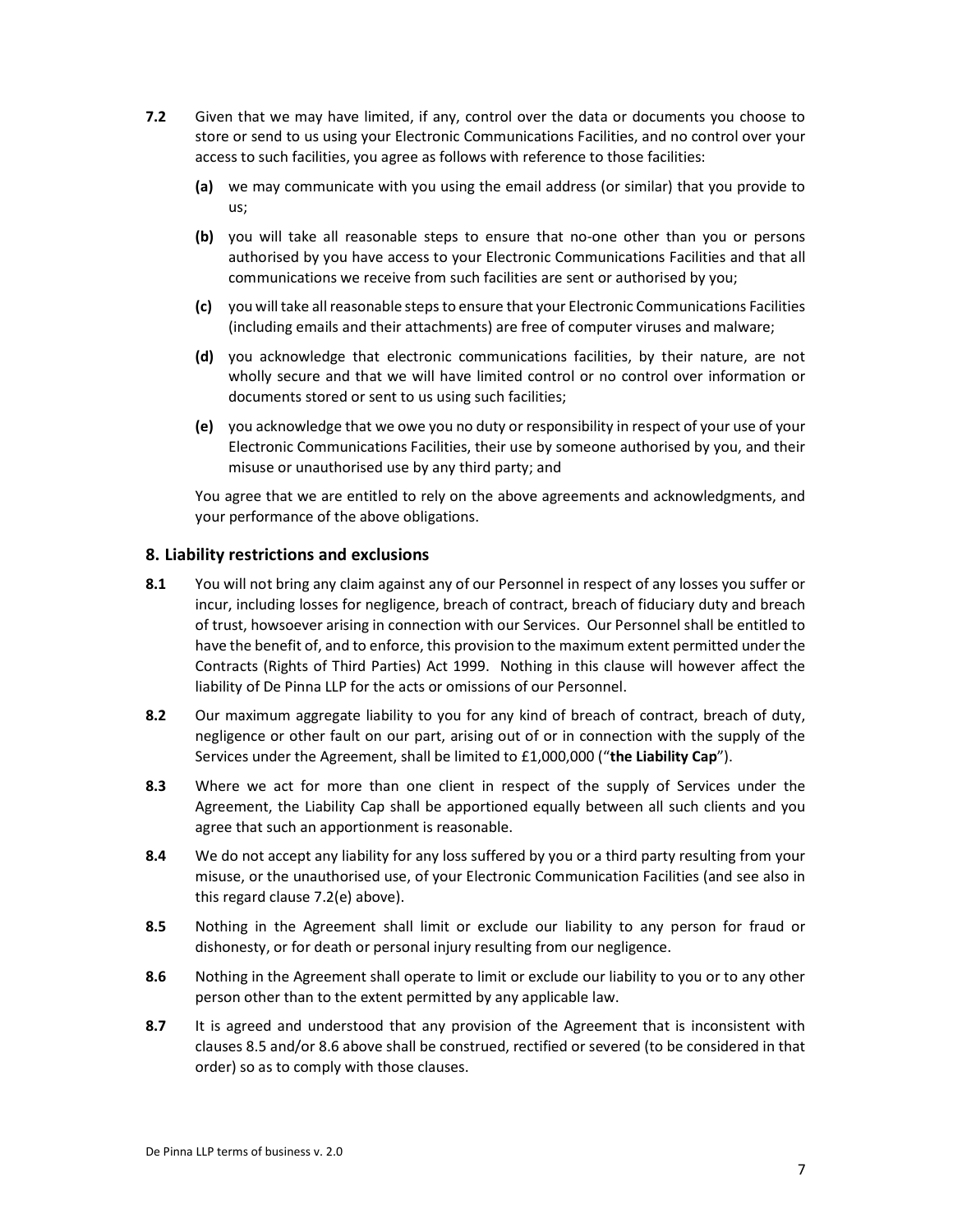# 9. Fees and Disbursement

- 9.1 Our Charges consist of Fees and Disbursements.
	- (a) Fees are the professional fees that we charge for the Services and may either be a fixed amount for a specific service provision and/or they may be calculated by reference to the amount of time spent by our Personnel.
	- (b) Disbursements are expenses and other costs that we may incur on your behalf as part of the supply of the Services and that we pass on to you without increase or reduction (save for any applicable VAT).
- 9.2 In consideration of our supply of the Services, you agree to pay our Charges, including any applicable VAT thereon, when those Charges fall due, and subject to the other terms of the Agreement.

# 9.3 Disbursements

- (a) Disbursements incurred on your behalf may form part of our Charges. Examples of Disbursements are apostilles issued by the UK Foreign and Commonwealth Office, legalisation services provided by Embassies and High Commissions, and DHL courier charges.
- (b) We will provide you with the best information available to us concerning the nature and amount of any Disbursements forming part of the Services, we will provide that information either at the start of the Agreement or, where that is not possible, prior to incurring on your behalf the applicable Disbursement.

# 9.4 Estimates

Any estimate of our Charges that we provide to you will include the basis upon which the Charges are to be calculated and will be a proper estimate of the amount likely to be charged by us for the work to be done.

# 9.5 Requests for payment of our Charges in advance of work being commenced or completed

We may ask you to pay all or part of our Charges (including Disbursements yet to be incurred) prior to commencing work on your instructions or prior to completing the work. Your refusal to make such a payment constitutes a good reason for us to terminate the Agreement (as to which see further at clause 10.2 below).

# 9.6 Billing

- (a) Subject to point 9.5 above and unless we have agreed in writing a different arrangement with you, we will bill you when we have completed the provision of our Services.
- (b) We may charge you interest on any unpaid Charges from the date when they became due, to be calculated on a daily basis at the rate of 4% over the base lending rate of our bankers, HSBC.
- (c) Our bills will only be addressed to you and will not be addressed to any other person unless we expressly agree otherwise in writing.

# 9.7 Payable without deduction

Our Charges are payable without discount, deduction, withholding, set-off or counterclaim. If you are acting in a business capacity and you are required by law to make any deduction or withholding from any payment, you will do so and the sum due in respect of such payment will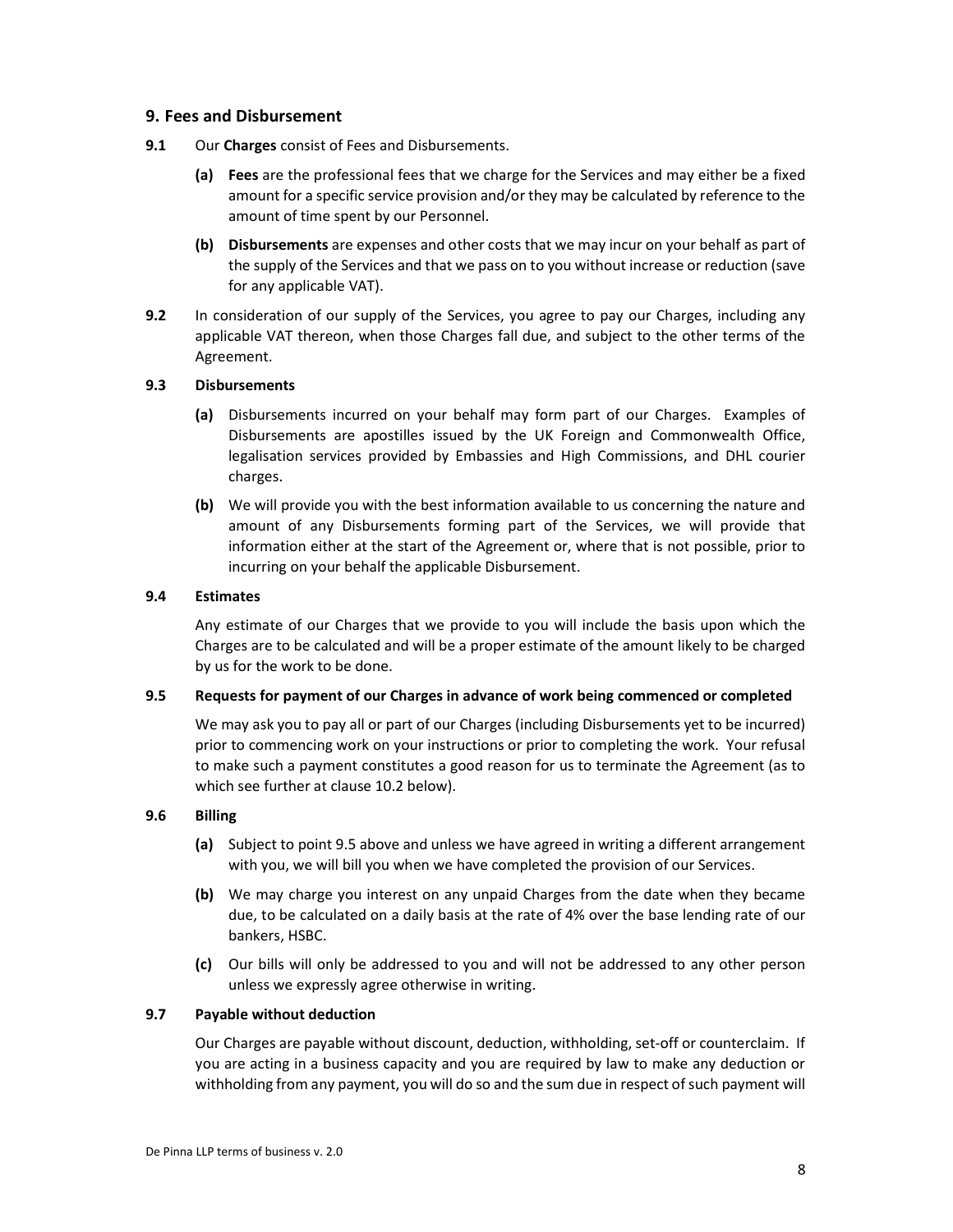be increased to ensure that we receive and retain a sum equal to the amount which we would have received and retained had no such deduction or withholding been required.

#### 9.8 VAT

Our Charges are subject to VAT (where applicable), at the rate prevailing when we invoice you. If the rate of VAT changes between the date of your instruction and the date we supply the Services, we will adjust the rate of VAT that you pay, unless you have already paid for the Services in full before the change in the rate of VAT takes effect. We will include any VAT element when quoting prices to you.

# 9.9 Payable in pounds sterling

Our Charges are payable in pounds sterling only. If you wish to pay us in any other currency then you agree that we may charge you an additional sum representing the cost reasonably incurred by us in converting that other currency to pounds sterling, in order that our Charges are fully paid.

## 9.10 Expenses we incur on your behalf in a foreign currency

Where we have incurred on your behalf a Disbursement that is paid or payable by us in a currency other than pounds sterling, then you agree to pay us such amount as fully reimburses us in pounds sterling for the expenditure that we have paid or will be paying on your behalf.

#### 9.11 Responsibility for payment of our Charges

- (a) You are solely responsible for payment of our Charges, even if you expect or inform us that a third party may be paying us. We do not assume any responsibility (whether in contract, tort or otherwise) to such a third party, unless we expressly agree in writing to do so.
- (b) Where we act for more than one person, each such person is jointly and severally responsible for paying our Charges.

#### 9.12 Non-payment of our Charges

Without prejudice to our other rights, we reserve the right to suspend or terminate our Services if any undisputed part of our Charges is not paid within 30 days of its due date.

#### 9.13 Payment of our Charges and termination of this Agreement

Where either of us terminate this Agreement early, you are liable to pay our Charges for the work we have done up to the time of termination. Where we have agreed a fixed sum for the supply of the Services and you terminate early then you agree to pay such reasonable proportion of that fixed sum as reflects the amount of work we have done for you at the time of termination.

# 9.14 Lien

We may retain any of your documents or property that have properly come into our possession whilst our Charges remain unpaid.

# 10. Terminating the Agreement

#### 10.1 Your entitlement to terminate

You may terminate the Agreement at any time, and for any reason, provided that you deliver to us a notice to that effect stating when you wish the Agreement to end. If you are a consumer, please refer in addition to clause 11 below.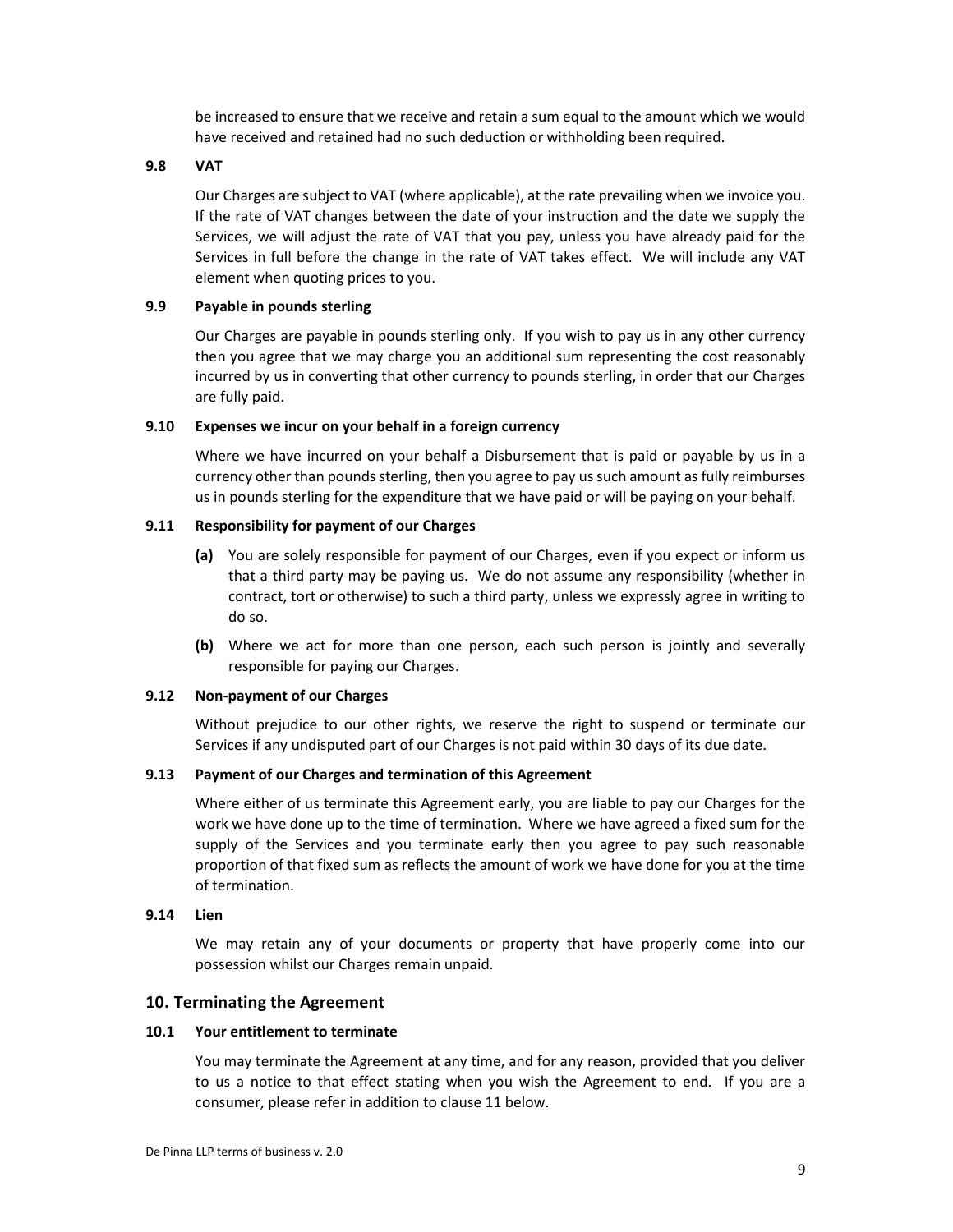#### 10.2 Our entitlement to terminate

- (a) We may terminate the Agreement by delivering to you notice to that effect but only if we have good reason to do so.
- (b) The following is a non-exhaustive list of good reasons:
	- a complete breakdown in trust between you and us;
	- a material breach on your part of the terms of the Agreement;
	- your failure to pay our Charges when they fall due;
	- your failure to pay any sum that we may request on account of our anticipated Charges;
	- your failure to provide accurate, clear, complete or prompt instructions;
	- where our regulatory or legal obligations require us to do so (including under any applicable legislation concerning anti-money laundering, the proceeds of crime, and terrorist financing).
- (c) You acknowledge and agree that situations may arise where we may have good reason to terminate, and do so, but we are prevented by law from explaining to you our reasons for doing so.

## 10.3 The effect of termination

The effect of termination under this clause 10 is to bring to an end our obligation to supply the Services. All other terms of the Agreement remain unaffected by termination and shall continue to apply. In particular, you will pay us a proportionate amount of our fees in respect of the period until you communicated to us your decision to cancel, and the termination of the Agreement shall not affect any rights, remedies, obligations or liabilities of the parties that have accrued at the time of termination.

# 11. Consumer rights

#### 11.1 Cancellation of the Agreement when dealing as a consumer

Pursuant to the Consumer Contracts (Information, Cancellation and Additional Charges) Regulations 2013, if you are a consumer and we have accepted instructions from you given by telephone or by electronic means or at a meeting away from our offices, such as your home or place of work, you have the right to cancel your instructions in writing within 14 days from the day on which those instructions were accepted.

If you attend our offices for the requested service to be provided, we will consider that the contract for those services has been entered into at our offices.

We will not consider that a contract has been established during the 14-day cancellation period unless you specifically request us to commence work within this period by means of a written form of authorisation.

If you request that we begin the performance of Services during the cancellation period and then subsequently exercise your right to cancel, you will pay us a proportionate amount of our fees in respect of the period until you communicated to us your decision to cancel and any agreed disbursements paid on your behalf. Subject to that, if you exercise the right to cancel and we have received any payment from you in excess of amounts due to us, we will reimburse that payment to you no later than 14 days after the day on which we are informed about your decision to cancel this contract, by the same means used for the initial payment.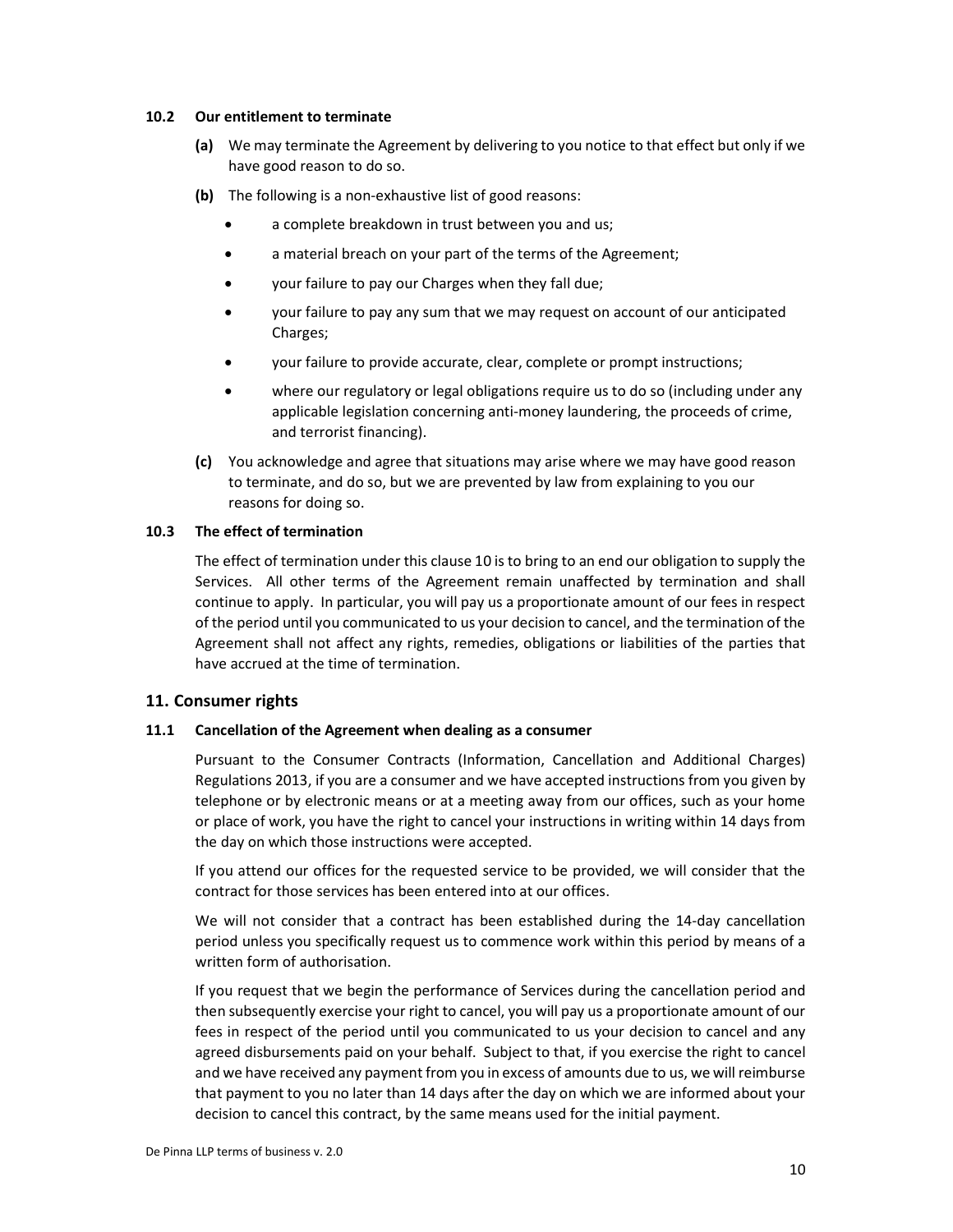You may use the annexed model cancellation form to notify us of your decision to cancel but this is not obligatory.

# 12. Consumer rights generally

This is a summary of your key legal rights if you are instructing us as a consumer. These rights are subject to certain exceptions. For detailed information, please visit the Citizens Advice website https://www.citizensadvice.org.uk/.

- a) You can ask us to repeat or fix a service if it's not carried out with reasonable care and skill, or receive some money back if we can't fix it.
- b) If you haven't agreed a price beforehand, what you're asked to pay must be reasonable.
- c) If you haven't agreed a time beforehand, services must be carried out within a reasonable time.

#### 13. Data protection

#### 13.1 Definitions

In this clause 14, the term "Data Protection Laws" means:

- (a) the General Data Protection Regulation (Regulation (EU) 2016/679) (the "GDPR"),
- (b) the Data Protection Act 2018 and the Privacy and Electronic Communications (EC Directive) Regulations 2003, and
- (c) any legislation ratifying or otherwise adopting or replacing the above, or any applicable associated or supplementary data protection laws or regulations, and any binding codes of conduct or guideline adopted by the Information Commissioner's Office, each as updated, amended or replaced from time to time.

The terms "controller", "processor", "data subject", "personal data", "process", "processing", "transfer" (in the context of transfers of personal data) and "technical and organisational measures" shall have the meanings and be interpreted in accordance with the applicable Data Protection Laws.

- 13.2 In the event that you are a business client, we will each act as separate and independent data controllers, and we will each comply with our respective legal and regulatory obligations in relation to any processing of personal data, including Data Protection Laws. Personal data we may receive, obtain or create in the context of carrying out your instructions will be processed in such manner and for such purposes as we see fit during and/or as part of this engagement to deliver the Services.
- 13.3 We may appoint Sub-Contractors or other external processors as required to deliver the Services and for the purposes of the proper and effective management of our business (including for example, individual translators and translation agencies, or other third-party experts). They will process any personal data on our behalf and at our direction. We will conduct such due diligence on external processors and adopt such suitable contractual provisions as we deem reasonably appropriate to ensure compliance with relevant legal and regulatory obligations, including under Data Protection Laws.
- 13.4 You understand that personal data may be transferred outside the European Union. Where necessary, appropriate safeguards will be established to ensure that the confidentiality of such information is preserved and that we comply with all relevant legal and regulatory obligations.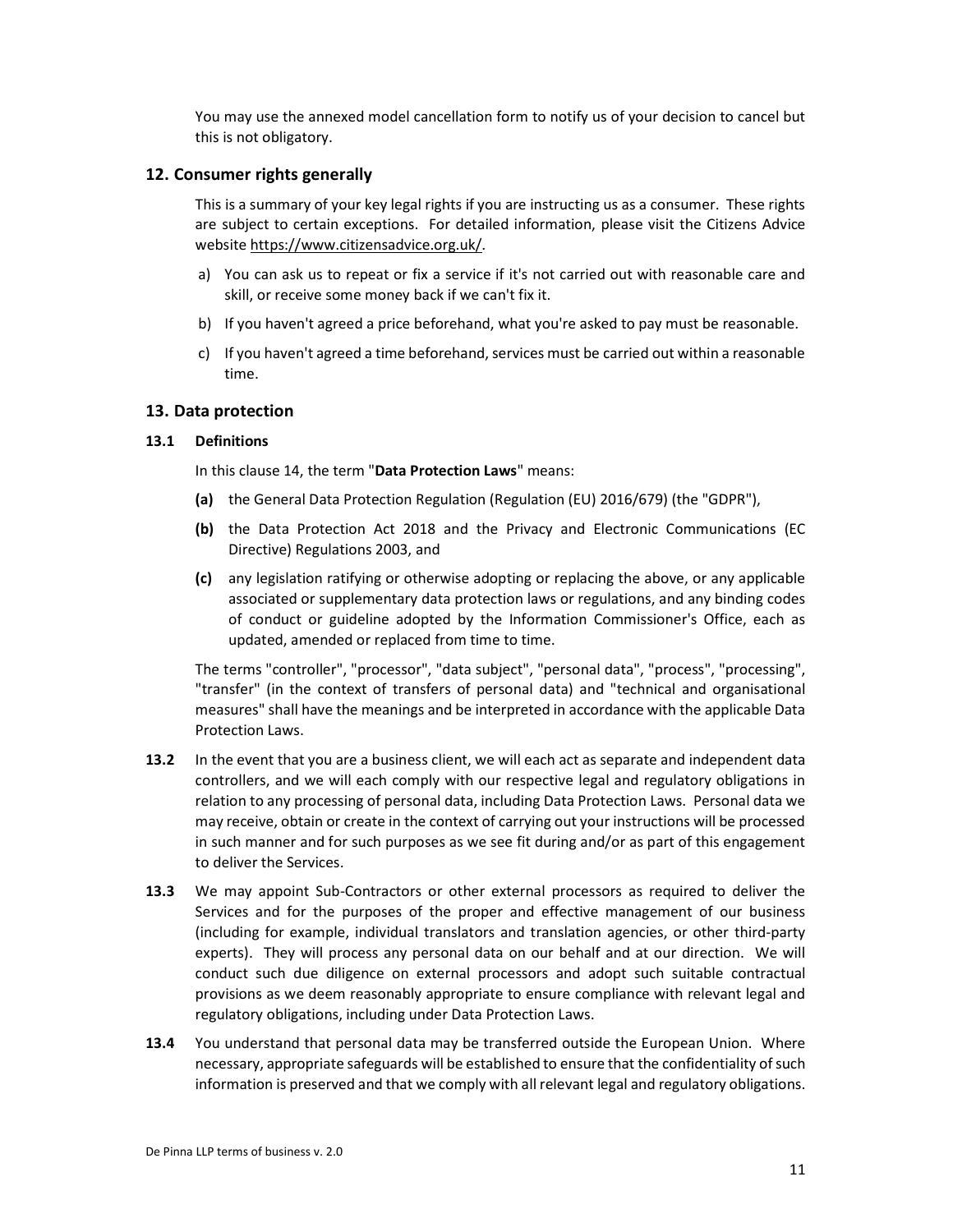- 13.5 Having regard to the state of technological development and the cost of implementing such measures, we shall have in place appropriate technical and organisational security measures, including whilst personal data is in transmission from you to us, in order to help:
	- (a) prevent a personal data breach; and
	- (b) ensure a level of security appropriate to the harm that might result from such personal data breach and the nature of the personal data to be protected.
- 13.6 If either of us becomes aware of, or reasonably suspects, any breach of security that could lead to loss, disclosure or destruction of personal data relating to the Services, we shall cooperate with each other to enable each of us (as applicable) to comply with our respective obligations under Data Protection Laws and/or any other similar legislation which may impose an obligation in relation to the management of security breaches.
- 13.7 Where you disclose personal data to us in connection with the provision of the Services, you will ensure that you only disclose any personal data on the basis of a valid ground provided for in Data Protection Laws and/or any similar legislation, such that the personal data you provide to us can be lawfully used or disclosed by us in the manner and for the purposes anticipated.
- 13.8 You shall ensure that fair processing notices are provided to data subjects whose personal data are to be disclosed to us in accordance with Data Protection Laws, including without limitation that they are clear and provide sufficient information to the data subjects for them to understand what personal data you are sharing with us, the circumstances in which it will be shared, and the purposes for the data sharing. The information provided to data subjects shall be detailed enough that the Data Protection Laws are complied with and so that we need not provide any information to the data subjects in accordance with Data Protection Laws.
- 13.9 If you are an individual, you acknowledge that where we need to process personal data about you to deliver the Services to you, we will be processing personal data for the purposes of the performance of a contract with you.
- **13.10** You can find more information about how we process personal data in our Privacy Notice which can be found at www.depinna.com/privacy-notice.

# 14. Disclosure of copies of records of notarial acts

You acknowledge and agree that in accordance with the Notaries Practice Rules 2019, a copy of a notarial act in the public form or the record of a notarial act in private form preserved by us may, upon payment of a reasonable fee, be issued by us to any person or authority having a proper interest in the act. Under our Data Retention Policy and in accordance with the Notaries Practice Rules 2019, copies of notarial acts in the public form are preserved indefinitely and records of notarial acts in private form are preserved for 13 years.

# 15. Miscellaneous

# 15.1 Variation

- (a) Subject to clause 15.1(b) below, any variation to the Agreement must be agreed in writing by you and us.
- (b) We may modify these terms of business from time to time by giving you notice to that effect and provided it is necessary to reflect any changes to our legal, regulatory or professional conduct obligations.

#### 15.2 Circumstances beyond our control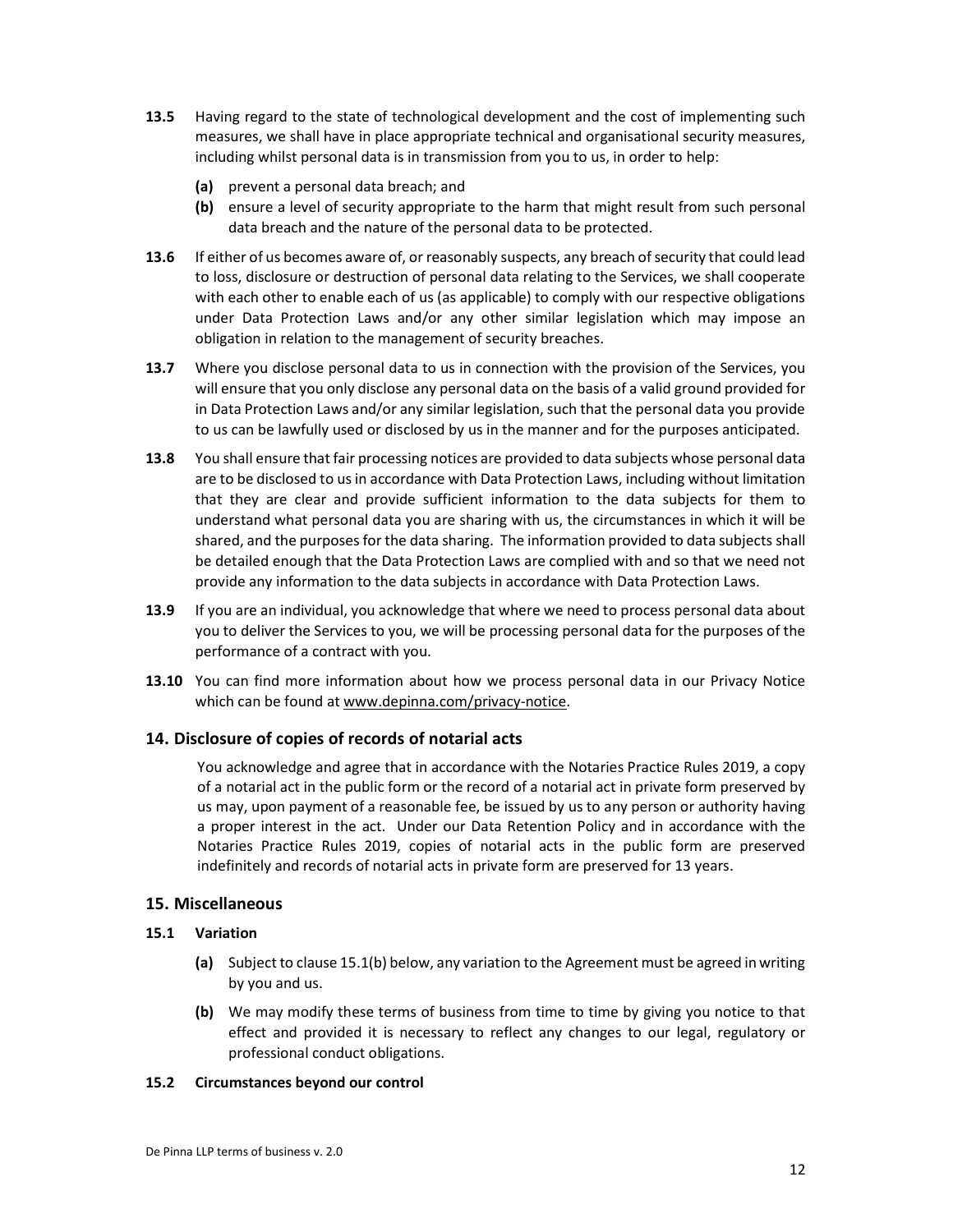Where the performance of our obligations under the Agreement has been delayed or has failed as a result of events, circumstances or causes beyond our reasonable control then you agree that such delay or failure will not be a breach of the Agreement and we shall have no liability to you for the same.

# 15.3 Notices

Where this Agreement refers to a notice being given by one party to the other, such notice shall be in writing, it shall be addressed either to the address for that party provided in any applicable quotation or service agreement or the address of that party's registered office or principal place of business of that party (as applicable), it shall be delivered either personally or sent by pre-paid first class post or by courier, and such a notice shall be deemed to have been received when left at the applicable address (in the event of personal delivery), at 9am on the second working day after posting (if posted), or when a delivery receipt is signed (in the event of a courier). The provisions of this clause shall not apply to the service of any proceedings or other documents in any legal action.

# 15.4 Third-party rights

- (a) Subject to clause 8.1 above, nobody else has any rights under the Agreement, this Agreement is between you and us, and no other person shall have any rights to enforce any of its terms.
- (b) Neither of us will need to gain the agreement of any other person in order to end the Agreement or make any changes to its terms.

#### 15.5 Severability etc

If a court finds part of the Agreement illegal, then the rest will continue in force. Each of the clauses of the Agreement operates separately. If any court or relevant authority decides that any of them are unlawful, the remaining clauses will remain in full force and effect.

# 15.6 Enforcement

Even if we delay in enforcing the Agreement, we can still enforce it later. If we do not insist immediately that you do anything you are required to do under the Agreement, or if we delay in taking steps against you in respect of your breaking the Agreement, that will not mean that you do not have to do those things and it will not prevent us taking steps against you at a later date.

#### 15.7 Applicable law and the jurisdiction of the courts

- (a) If you are acting in a business capacity: This Agreement and any dispute or claim (including non-contractual disputes or claims) arising out of or in connection with it or its subject matter or formation shall be governed by and construed in accordance with the law of England and Wales. Each party irrevocably agrees that the courts of England and Wales shall have exclusive jurisdiction to settle any dispute or claim (including noncontractual disputes or claims) arising out of or in connection with it.
- (b) If you are acting as a consumer: These terms are governed by the law of England and Wales and you can bring legal proceedings in respect of the Services in the courts of England and Wales. If you live in Scotland, you can bring legal proceedings in respect of the Services in the courts of Scotland or the courts of England and Wales. If you live in Northern Ireland, you can bring legal proceedings in respect of the Services in the courts of Northern Ireland or the courts of England and Wales.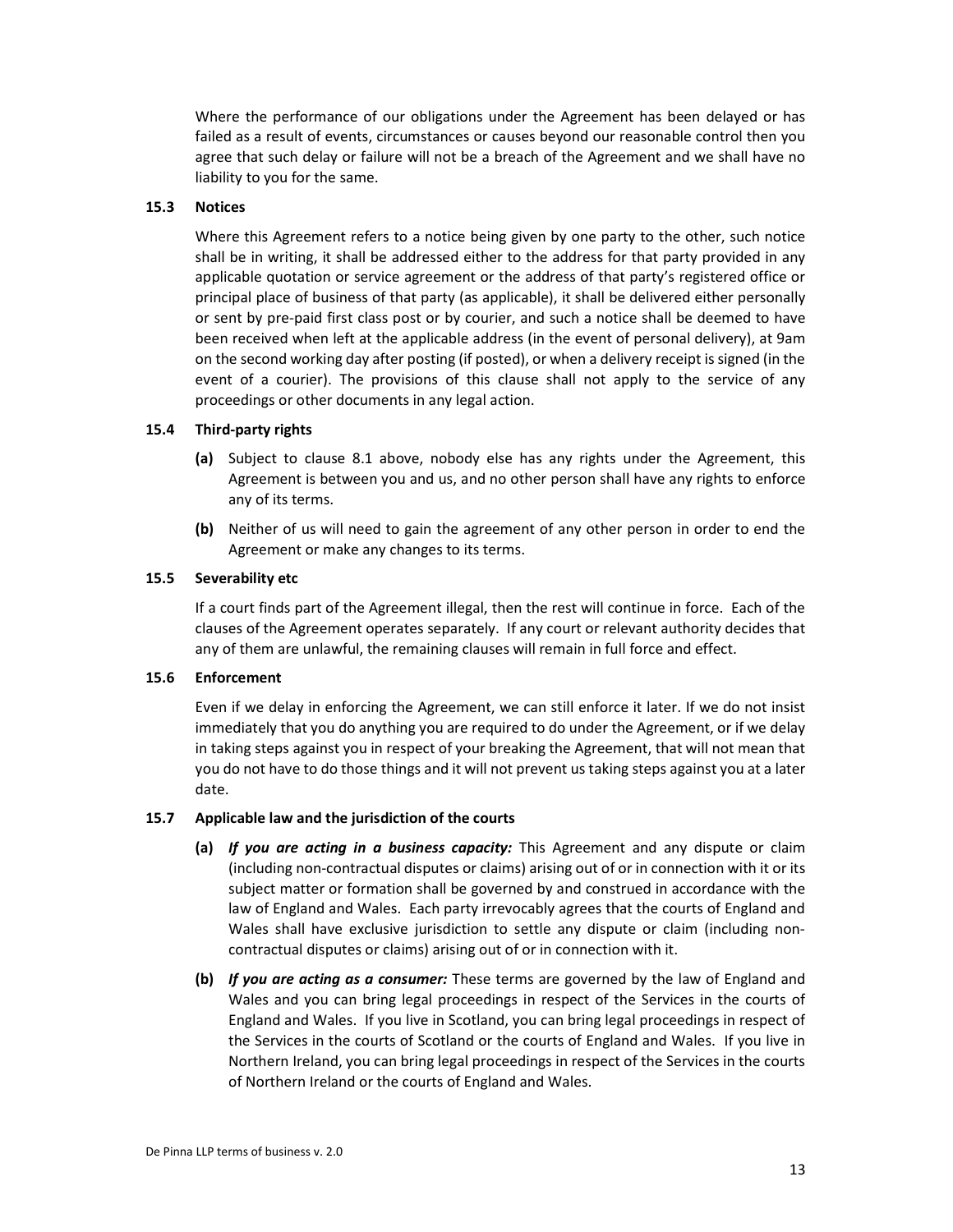# 16. Other definitions

Defined terms appear in bold in this Agreement. "Documents" means both paper and electronic documents. "Person" means any individual and any corporate or unincorporated body (with or without separate legal personality). Any reference to the singular includes the plural and vice versa. Any reference to regulatory or professional conduct obligations or legislation includes any amended or replacement versions thereof and any subordinate legislation. The headings shall not be used for the purposes of interpreting this Agreement. Words such as "include" and "included" are not exhaustive and are to be construed without limiting the generality of the preceding words.